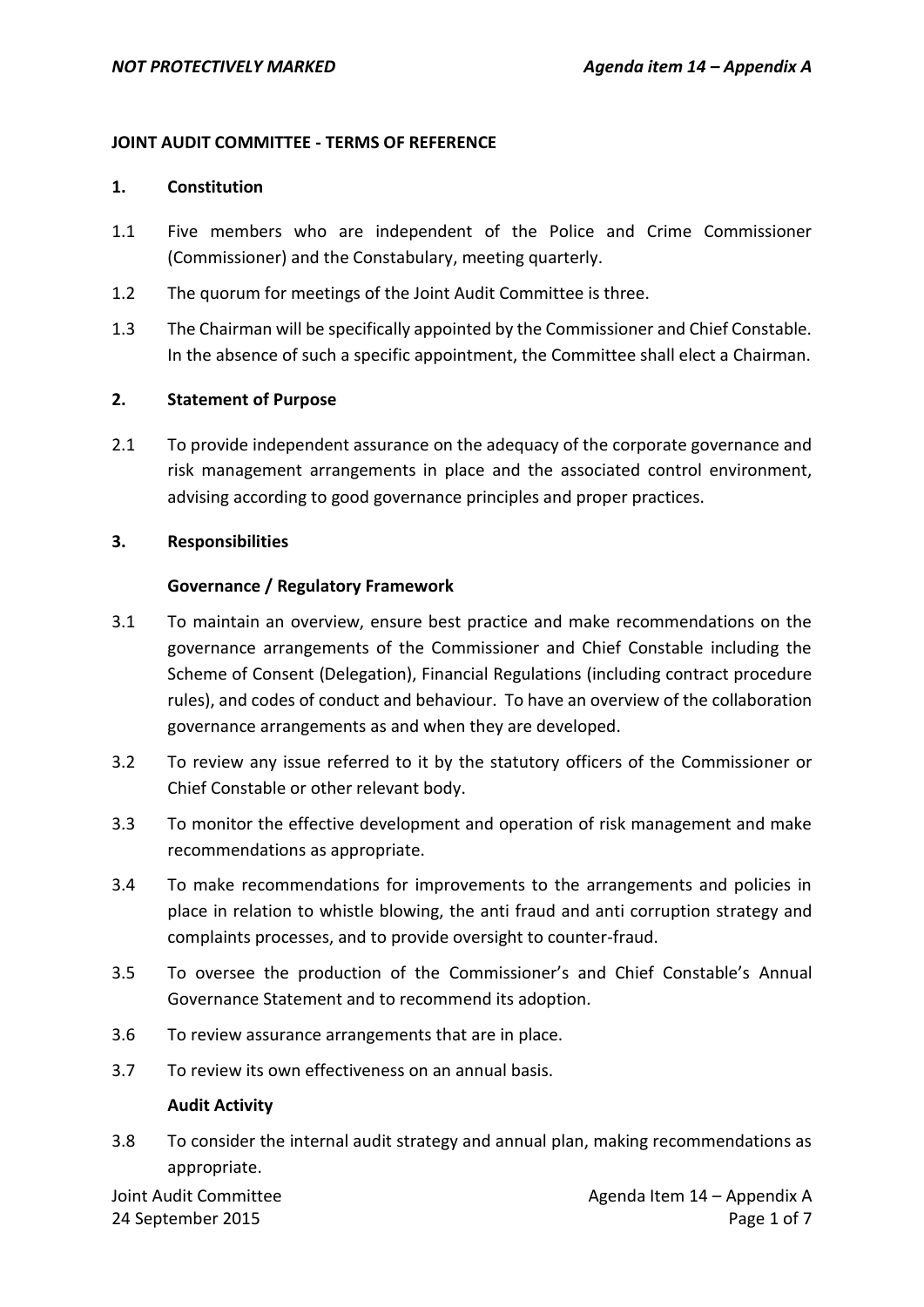- 3.9 To consider the head of internal audit's annual report and opinion, and a summary of internal audit activity (actual and proposed) and the level of assurance it can give over the corporate governance arrangements, and make recommendations as appropriate.
- 3.10 To consider and make recommendations as appropriate on:
	- internal audit reports,
	- reports dealing with the management and performance of the providers of internal audit services,
	- a report from internal audit on agreed recommendations not implemented within a reasonable timescale,
	- the external auditor's annual letter, relevant reports, and the report to those charged with governance, and
	- specific reports as agreed with the external auditor.
- 3.11 To review the independence of the internal audit function.
- 3.12 To comment on the scope and depth of external audit work and to ensure it gives value for money and to review the achievement of value for money through the HMIC Valuing the Police report.
- 3.13 To liaise with the Audit Commission (or its successor) over the appointment of the external auditor.
- 3.14 To commission work from internal and external audit.

#### **Accounts**

- 3.15 To review the Statement of Accounts. Specifically, to consider whether appropriate accounting policies have been followed and whether there are concerns arising from the financial statements or from the audit, and make recommendations as appropriate.
- 3.16 To consider the external auditor's report to those charged with governance on issues arising from the audit of the accounts, and make recommendations as appropriate.

#### **Integrity**

- 3.17 To oversee the management of conduct, complaints and integrity matters (as the controls assurance).
- 3.18 To review the control mechanisms which ensure effective and transparent handling and monitoring of:
	- Complaints against the Commissioner and his/her staff
	- Complaints against the Chief Constable and the Force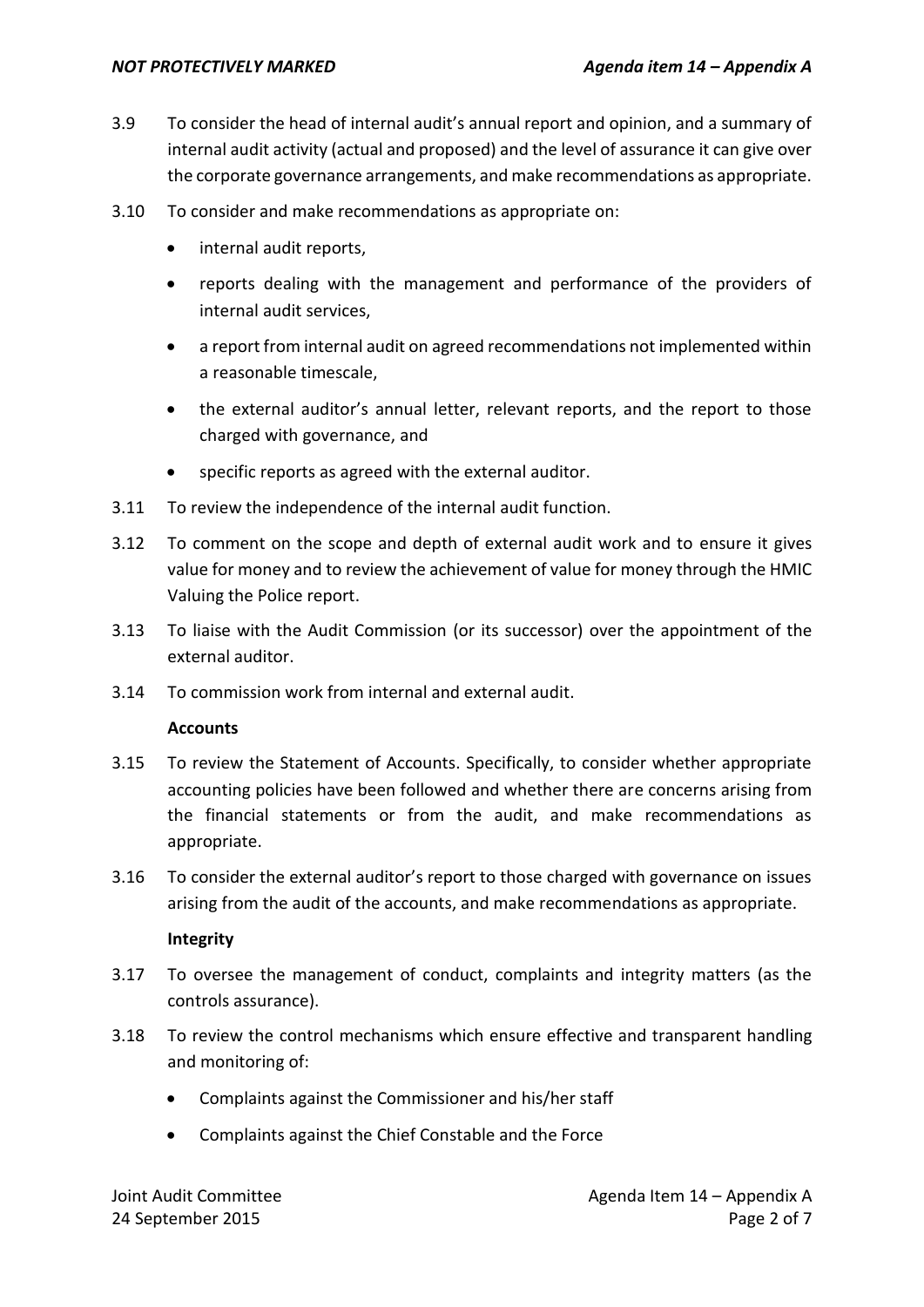- Integrity issues such as appointment processes, gifts and hospitality and registerable interests.
- 3.19 Terms of Reference of the Integrity Sub Committee are attached at Appendix B.

# **4. Membership and Meetings**

- 4.1 The Chairman of the Committee will be jointly recruited by the Commissioner and the Chief Constable.
- 4.2 All members will serve for a maximum of 2 terms, each term being a maximum of 4 years. To ensure continuity, where possible, members shall be rotated on and off the Committee in turn rather than as a group, therefore the term of membership will be reviewed as appropriate.
- 4.3 The Vice Chairman is selected by a vote by members of the Committee. The Vice Chairman will act as Chairman at meetings in the absence of the Chairman. If the Chairman can no longer continue in this role, the Vice Chairman will act as the Chairman until the formal appointment of a new Chairman. The Vice Chairman will not automatically become the new Chairman, although may apply for the post of Chairman as part of the recruitment and replacement process run by the Commissioner and Chief Constable.
- 4.4 All members will be subject to an independent annual appraisal, the outcomes will inform the member development programme. Induction training will be provided.
- 4.5 Each member will be required to record any conflicts of interest in the register of pecuniary and non-pecuniary interests. In addition, members will be required to disclose any such interests at the commencement of any meeting where there is a need to do so due to the nature of the agenda, or immediately if they arise unexpectedly in discussion.
- 4.6 Only members of the Committee have the right to vote on matters.
- 4.7 Members will be remunerated and reimbursed for all expenses incurred in the fulfilment of their duties, roles and responsibilities in accordance with the schedule of allowances and expenses agreed by the Commissioner and Chief Constable.
- 4.8 The Committee may, with joint approval by the respective Chief Finance Officers of the Commissioner and Chief Constable, procure specialist advice not otherwise available from officers.
- 4.9 The Committee will meet at least four times a year, in March, June, September and December. The calendar of meetings shall be agreed at the start of each year.
- 4.10 Further meetings outside of the normal cycle can be convened at the request of the Chairman.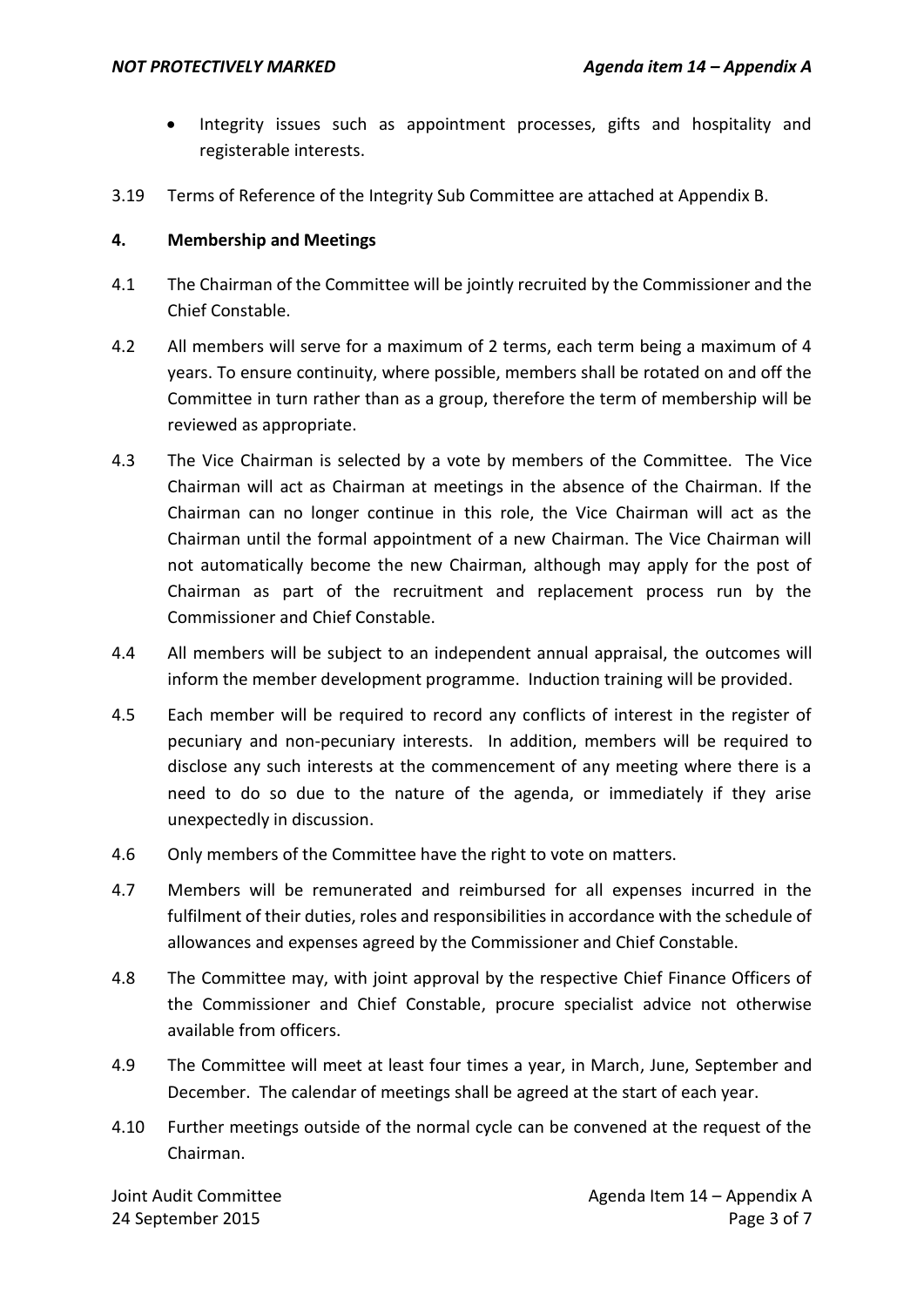- 4.11 The Commissioner or Chief Constable may ask the Committee to convene further meetings to discuss particular issues on which they want advice.
- 4.12 Meetings can be requested by the external or internal auditors where this is considered necessary and on agreement of the Chairman.
- 4.13 Unless otherwise agreed, formal notice of each meeting confirming the venue, time and date together with the agenda of items to be discussed, will be forwarded to each member of the Committee, any other person required to attend and all other appropriate persons determined by the Chairman, no later than five working days before the date of the meeting.
- 4.14 Any meetings held outside the normal cycle of meetings should be convened with a minimum notice of five working days. Extraordinary or urgent meetings may be held with less notice but should be for exceptional matters only, subject to the Chairman's agreement and quorum requirements. In this case the agenda and any supporting papers will be sent to members and to other attendees at the same time as the meeting notice is sent out, recognising that if the matter is so urgent that there may only be an oral report. If this is the case then this will be identified on the agenda.
- 4.15 Members are expected to attend all meetings. Regular non-attendance of members will lead to their removal as a member on agreement by the Chairman.
- 4.16 The Commissioner and Chief Constable will attend all meetings of the Committee, or will ensure that they are suitably and appropriately represented, therefore ensuring that the purpose of the Committee is not compromised and that the members are able to appropriately fulfil their responsibilities.
- 4.17 In addition, the Police Reform and Social Responsibility Act 2011, Section 114 of the Local Government Finance Act 1988 and the Audit and Accounts Regulations 2011 assign a number of statutory responsibilities to each of the Chief Finance Officers of the Commissioner and Chief Constable. Given the nature of these responsibilities it is expected that both the Chief Finance Officers of the Commissioner and the Chief Constable will attend all meetings of the Committee, or where this is not possible then their nominated representatives.
- 4.18 The Head of Internal Audit and representatives of the external auditor will be invited to attend meetings on a regular basis. The Committee should meet with the Head of Internal Audit and representatives of the external auditor separately and privately at least once a year.
- 4.19 A minimum of three members of the Committee must be present for the meeting to be deemed quorate, one of whom must be either the Chairman or Vice Chairman.
- 4.20 Meetings will be held in private but all agendas, reports and minutes will be made available to the public in accordance with Freedom Of Information Act requirements.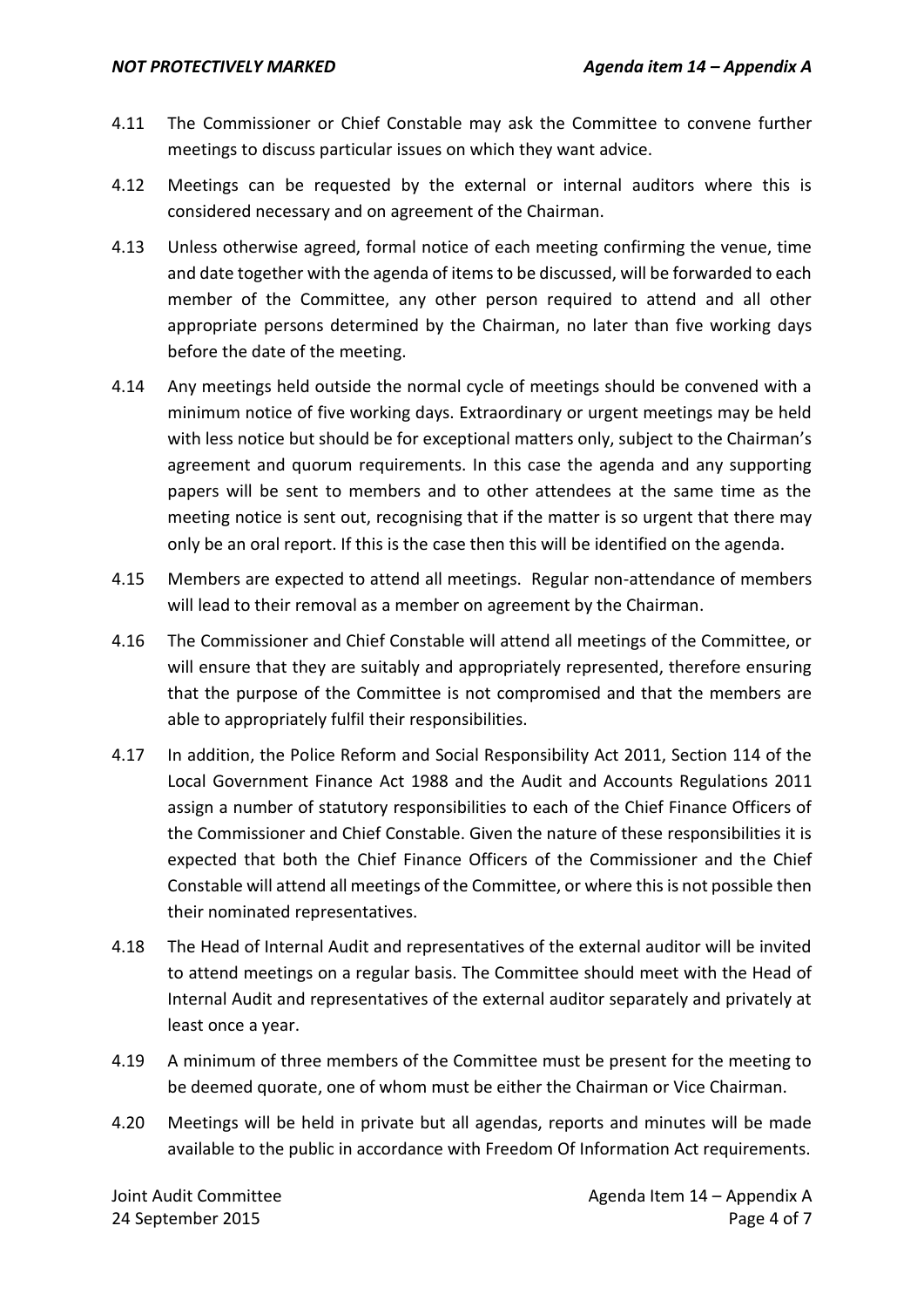- 4.21 The Chief Finance Officers, the Monitoring Officer, Head of Internal Audit and the External Auditor of the Commissioner and Chief Constable will have free and confidential access to the Chairman of the Committee.
- 4.22 The secretary of the Committee will record the names of those present at the meeting, write minutes, including the key points and decisions of all meetings, along with any actions stemming from discussion that need to be taken before the next meeting. The minutes of each meeting must be approved by the Committee and signed by the Chairman as a true record at the next meeting of the Committee.
- 4.23 The unsigned and unapproved draft minutes of the most recent meeting will be circulated promptly to all parties attending the meetings, once they have been agreed by the Chairman.
- 4.24 The minutes of the Committee will be placed in the public domain as soon as these have been approved and signed by the Chairman, with exclusion to any matter deemed private or confidential.
- 4.25 To ensure relevant and timely reporting throughout the year to the Committee a reporting timetable will be prepared by the Commissioner and Chief Constable and agreed with the Chairman before submission to the Committee. This will be designed to enable the Committee to fulfil its responsibilities and receive the assurances required.
- 4.26 The Committee will, having regard to best governance practice, review these terms of reference annually and make any changes deemed necessary in consultation with the Commissioner and Chief Constable.
- 4.27 The Committee will annually review its own performance to ensure it is fulfilling its terms of reference and operating effectively. In doing so it will make any recommendations for change to the Commissioner and Chief Constable. This annual review of performance will include an individual appraisal of all members of the Committee, including the Chairman. The performance review of the Committee and its members will be commissioned and undertaken independently.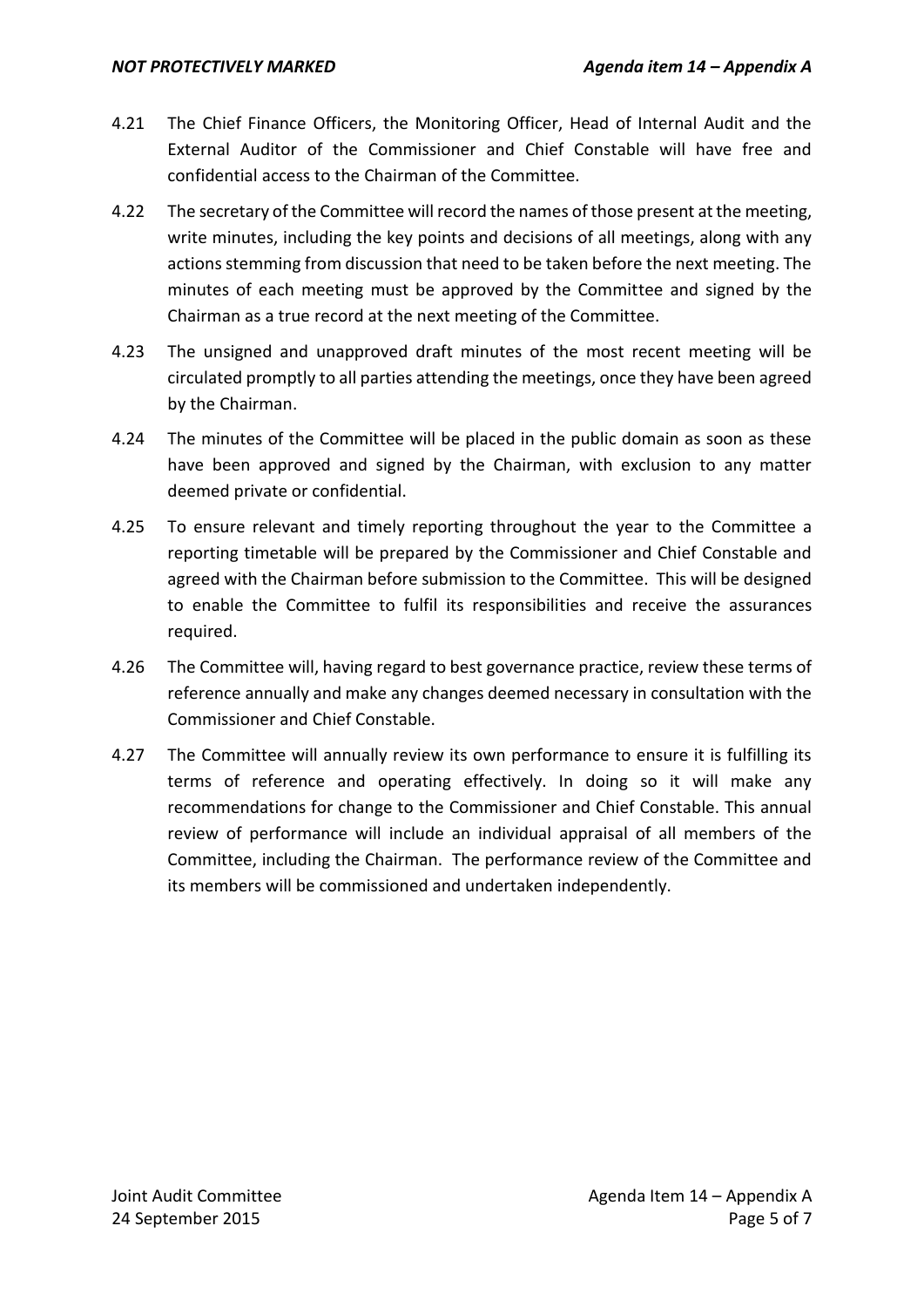## **CIPFA Guidance in relation to Audit Committees**

### **1. Statement of Purpose**

The purpose of an audit committee is to provide independent assurance on the adequacy of the risk management framework and the associated control environment, independent scrutiny of the Commissioner's and Chief Constable's financial and nonfinancial performance to the extent that it affects exposure to risk and weakens the control environment, and to oversee the financial reporting process.

## **2. Core Functions**

Audit Committees will:

- Consider the effectiveness of risk management arrangements, the control environment and associated anti-fraud and anti-corruption arrangements.
- Seek assurances that action is being taken on risk related issues identified by auditors and inspectors.
- Be satisfied that assurance statements, including the Annual Governance Statement and Audit Opinion, properly reflect the risk environment and any actions required to improve it.
- Approve (but not direct) the Internal Audit Strategy and monitor performance.
- Review summary internal audit reports and the main issues arising, and seek assurance that action has been taken where necessary.
- Receive the annual report of the Head of Internal Audit.
- Consider the reports of external audit and inspection agencies.
- Ensure that there are effective relationships between external and internal audit, inspection agencies and other relevant bodies, and that the value of the audit process is actively promoted.
- Review the financial statements, external auditor's opinion and reports to members, and monitor management action in response to the issues raised by external audit.

#### **3. Features**

Good audit committees will be characterised by:

- A strong chair displaying a depth of skills and interest.
- Unbiased attitudes treating auditors, the executive and management equally.